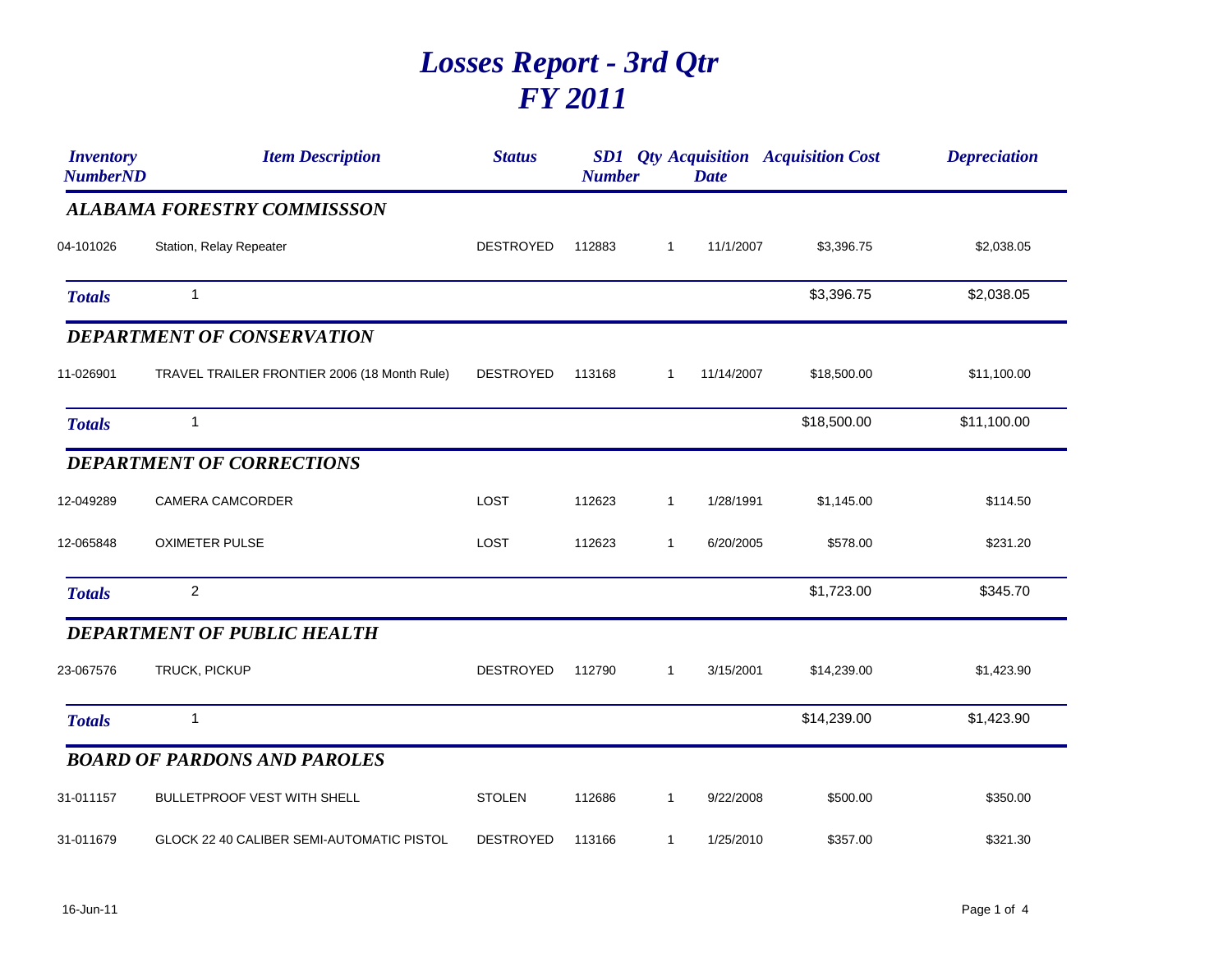| <i><b>Inventory</b></i><br><b>NumberND</b> | <b>Item Description</b>             | <b>Status</b>    | <b>Number</b> |              | <b>Date</b> | <b>SD1</b> Qty Acquisition Acquisition Cost | <b>Depreciation</b> |
|--------------------------------------------|-------------------------------------|------------------|---------------|--------------|-------------|---------------------------------------------|---------------------|
| <b>Totals</b>                              | $\overline{c}$                      |                  |               |              |             | \$857.00                                    | \$671.30            |
|                                            | ALABAMA DEPARTMENT OF PUBLIC SAFETY |                  |               |              |             |                                             |                     |
| 35-071532                                  | CPU LAPTOP PANASONIC TOUGHBOOK      | DESTROYED        | 112474        | $\mathbf{1}$ | 5/24/2007   | \$3,683.00                                  | \$2,209.80          |
| <b>Totals</b>                              | $\overline{1}$                      |                  |               |              |             | \$3,683.00                                  | \$2,209.80          |
|                                            | ALABAMA STATE DOCKS AUTHORITY       |                  |               |              |             |                                             |                     |
| 47-033069                                  | AIR CONDITIONER                     | <b>DESTROYED</b> | 112656        | $\mathbf{1}$ | 6/11/2005   | \$1,139.90                                  | \$455.96            |
| 47-033236                                  | <b>RADIO</b>                        | LOST             | 112657        | $\mathbf{1}$ | 1/30/2006   | \$661.00                                    | \$330.50            |
| <b>Totals</b>                              | $\overline{2}$                      |                  |               |              |             | \$1,800.90                                  | \$786.46            |
|                                            | <b>COURT OF CIVIL APPEALS</b>       |                  |               |              |             |                                             |                     |
| 51-000888                                  | <b>LAPTOP</b>                       | <b>STOLEN</b>    | 112513        | $\mathbf{1}$ | 9/6/2005    | \$1,914.00                                  | \$765.60            |
| <b>Totals</b>                              | $\mathbf{1}$                        |                  |               |              |             | \$1,914.00                                  | \$765.60            |
|                                            | DEPARTMENT OF CONSERVATION          |                  |               |              |             |                                             |                     |
| 54-084441                                  | <b>CAMERA VIDEO</b>                 | LOST             | 113085        | $\mathbf{1}$ | 7/31/2008   | \$705.95                                    | \$494.17            |
| <b>Totals</b>                              | $\mathbf{1}$                        |                  |               |              |             | \$705.95                                    | \$494.17            |
|                                            | <b>ALABAMA BOARD OF PHARMACY</b>    |                  |               |              |             |                                             |                     |
| 60-000234                                  | DESK-EXECUTIVE                      | <b>LOST</b>      | 113335        | $\sim$ 1     | 3/28/2002   | \$1,445.00                                  | \$144.50            |
| <b>Totals</b>                              | 1                                   |                  |               |              |             | \$1,445.00                                  | \$144.50            |
|                                            | YOUTH SERVICES                      |                  |               |              |             |                                             |                     |
| 83-010631                                  | CPU,COMPAQ,DESK PRO                 | LOST             | 113311        | $\mathbf{1}$ | 9/21/1999   | \$1,493.00                                  | \$149.30            |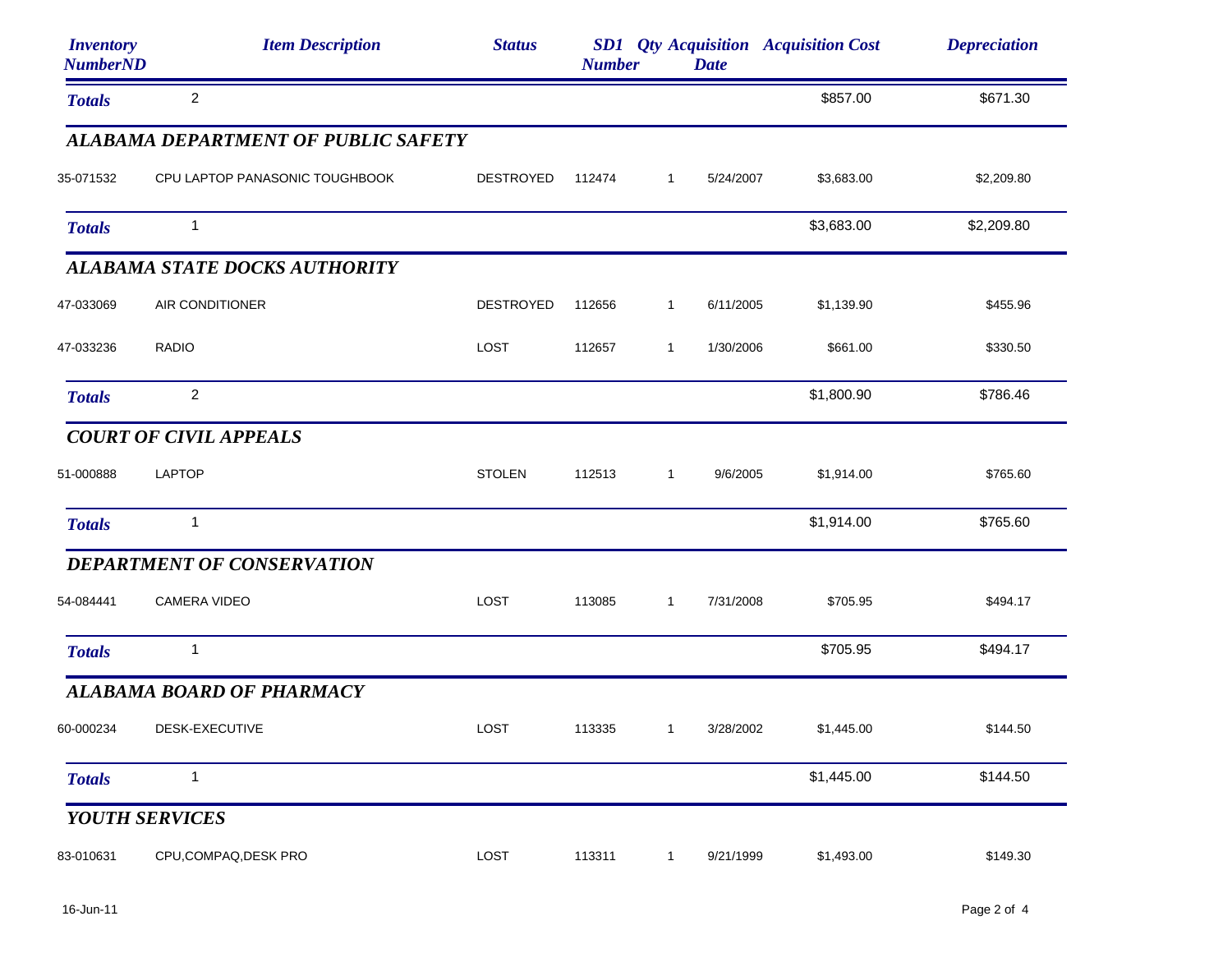| <b>Inventory</b><br><b>NumberND</b> | <b>Item Description</b>                             | <b>Status</b>    | <b>Qty Acquisition Acquisition Cost</b><br><b>SD1</b><br><b>Number</b><br><b>Date</b> |              |            |             | <b>Depreciation</b> |
|-------------------------------------|-----------------------------------------------------|------------------|---------------------------------------------------------------------------------------|--------------|------------|-------------|---------------------|
| 83-013797                           | <b>GATEWAY LAPTOP COMPUTER</b>                      | LOST             | 113311                                                                                | $\mathbf{1}$ | 9/8/2005   | \$1,361.00  | \$544.40            |
| 83-055140                           | CPU, PERS COMPUTER, DELL                            | LOST             | 113311                                                                                | $\mathbf{1}$ | 7/11/2002  | \$1,110.00  | \$111.00            |
| 83-057796                           | LAPTOP GATEWAY MPC 295 C                            | LOST             | 113311                                                                                | $\mathbf{1}$ | 5/13/2009  | \$1,465.00  | \$1,172.00          |
| 83-059964                           | COMPUTER THIN CLIENT                                | LOST             | 113311                                                                                | $\mathbf{1}$ | 9/14/2004  | \$675.78    | \$202.73            |
| <b>Totals</b>                       | 5                                                   |                  |                                                                                       |              |            | \$6,104.78  | \$2,179.43          |
|                                     | <b>ALABAMA HISTORICAL COMMISSION</b>                |                  |                                                                                       |              |            |             |                     |
| 88-008824                           | UTILITY TRAILER MILITARY                            | <b>STOLEN</b>    | 112644                                                                                | $\mathbf{1}$ | 2/15/1991  | \$2,642.00  | \$264.20            |
| 88-D00079                           | 3-PCE WROUGHT IRON BLK LAWN FURNITURE               | <b>STOLEN</b>    | 112751                                                                                | $\mathbf{1}$ | 9/1/2009   | \$525.00    | \$420.00            |
| <b>Totals</b>                       | $\overline{2}$                                      |                  |                                                                                       |              |            | \$3,167.00  | \$684.20            |
|                                     | FINANCE CENTRAL ACCOUNTING OFFICE OF FLEET MGT. DIV |                  |                                                                                       |              |            |             |                     |
| 99-002392                           | 2008 CHEVROLET IMPALA, FLEX FUEL                    | <b>DESTROYED</b> | 112979                                                                                | $\mathbf{1}$ | 11/8/2007  | \$15,523.45 | \$9,314.07          |
| <b>Totals</b>                       | $\mathbf{1}$                                        |                  |                                                                                       |              |            | \$15,523.45 | \$9,314.07          |
|                                     | <b>OFFICE OF VOTER REGISTRATION</b>                 |                  |                                                                                       |              |            |             |                     |
| BL-000246                           | IBM CPU 486                                         | LOST             | 113051                                                                                | $\mathbf{1}$ | 11/26/1996 | \$2,000.00  | \$200.00            |
| BL-000527                           | IBM LASER PRINTER 4019                              | LOST             | 113051                                                                                | 1            | 6/21/1991  | \$1,000.00  | \$100.00            |
| BL-000592                           | IBM CPU WINDOWS 2000 WITH NT                        | <b>LOST</b>      | 113051                                                                                | $\mathbf{1}$ | 4/27/2001  | \$994.39    | \$99.44             |
| BL-000622                           | <b>IBM CPU</b>                                      | LOST             | 113051                                                                                | $\mathbf{1}$ | 6/21/1994  | \$1,721.00  | \$172.10            |
| <b>Totals</b>                       | 4                                                   |                  |                                                                                       |              |            | \$5,715.39  | \$571.54            |

## *DEPARTMENT OF TRANSPORTATION*